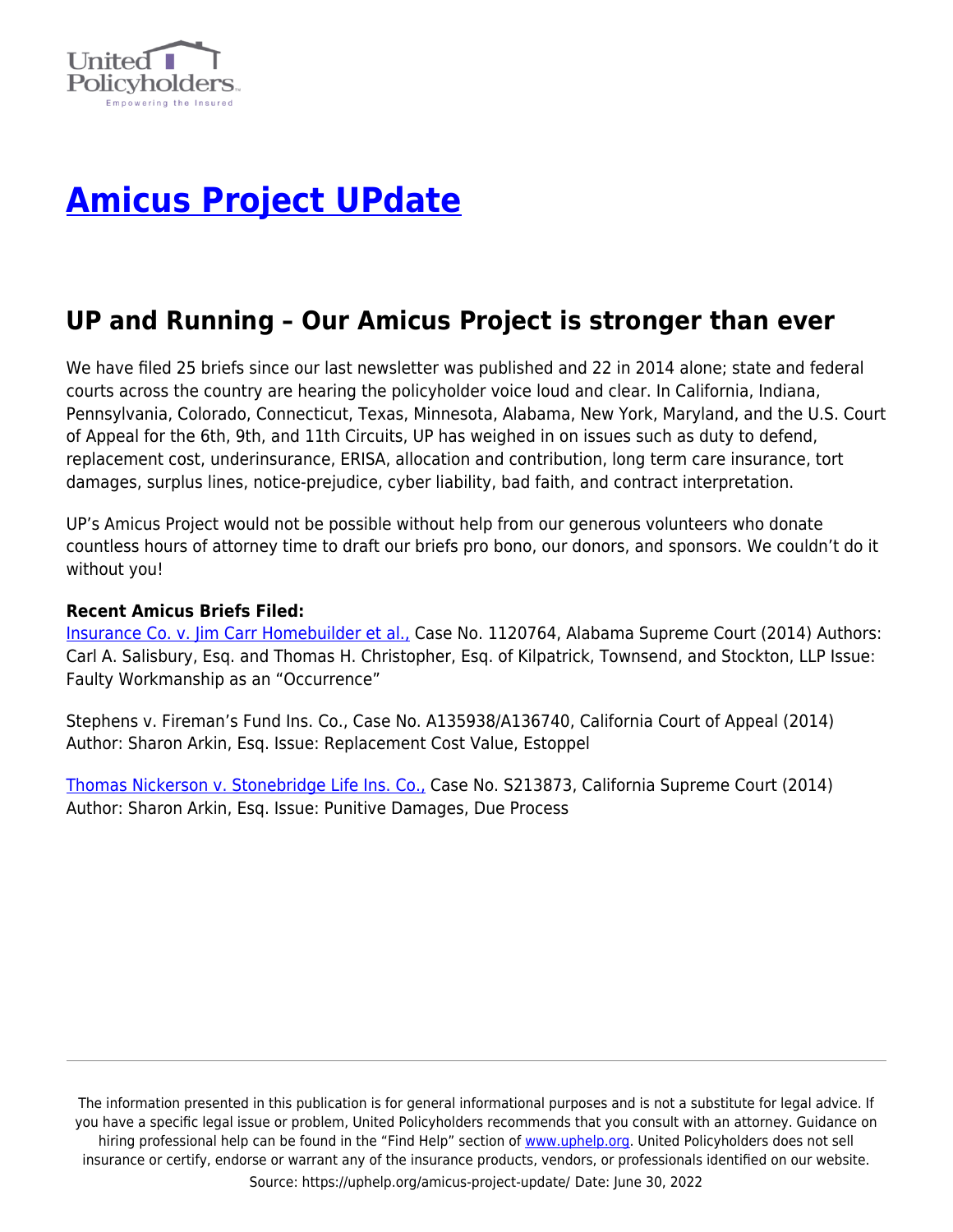



Ivo Labar of Kerr and Wagstaffe (pictured with E.D. Bach) helped UP support CA DOI regulations aimed at deceptive home insurance sales practices

[Association of California Insurance Companies et al. v. Dave Jones,](https://uphelp.org/amicus-briefs/association-of-california-insurance-companies-et-al-v-dave-jones-in-his-capacity-as-insurance-commissioner-for-the-state-of-california/) Case No. B248622, California Court of Appeal (2014)Author: Ivo Labar of Kerr and Wagstaffe, LLP.Issues: Underinsurance, Replacement Cost

[Street Surfing, LLC v. Great American E&S Ins. Co.,](https://uphelp.org/amicus-briefs/street-surfing-llc-v-great-american-es-ins-co/) Case No. 12-5531, U.S. Court of Appeals, 9th Circuit (2014) Author: Eric J. Schindler, Esq.Issue: Duty to Defend

[Vandana Upadhyay v. Aetna Life Ins. Co.,](https://uphelp.org/amicus-briefs/vandana-upadhyay-v-aetna-life-ins-co/) Case No. 14-15420, U.S. Court of Appeals, 9thCircuit (2014) Author: Michelle L. Roberts, Esq. of Springer and Roberts, LLP. Issue: ERISA

[Dean Craft v. Philadelphia Indemnity Insurance Co.,](https://uphelp.org/amicus-briefs/dean-craft-v-philadelphia-indemnity-insurance-company/) Case No. 2014SA43, Colorado Supreme Court (2014) Authors: Tim Law, Esq. and James Davis, Esq. of Reed Smith LLP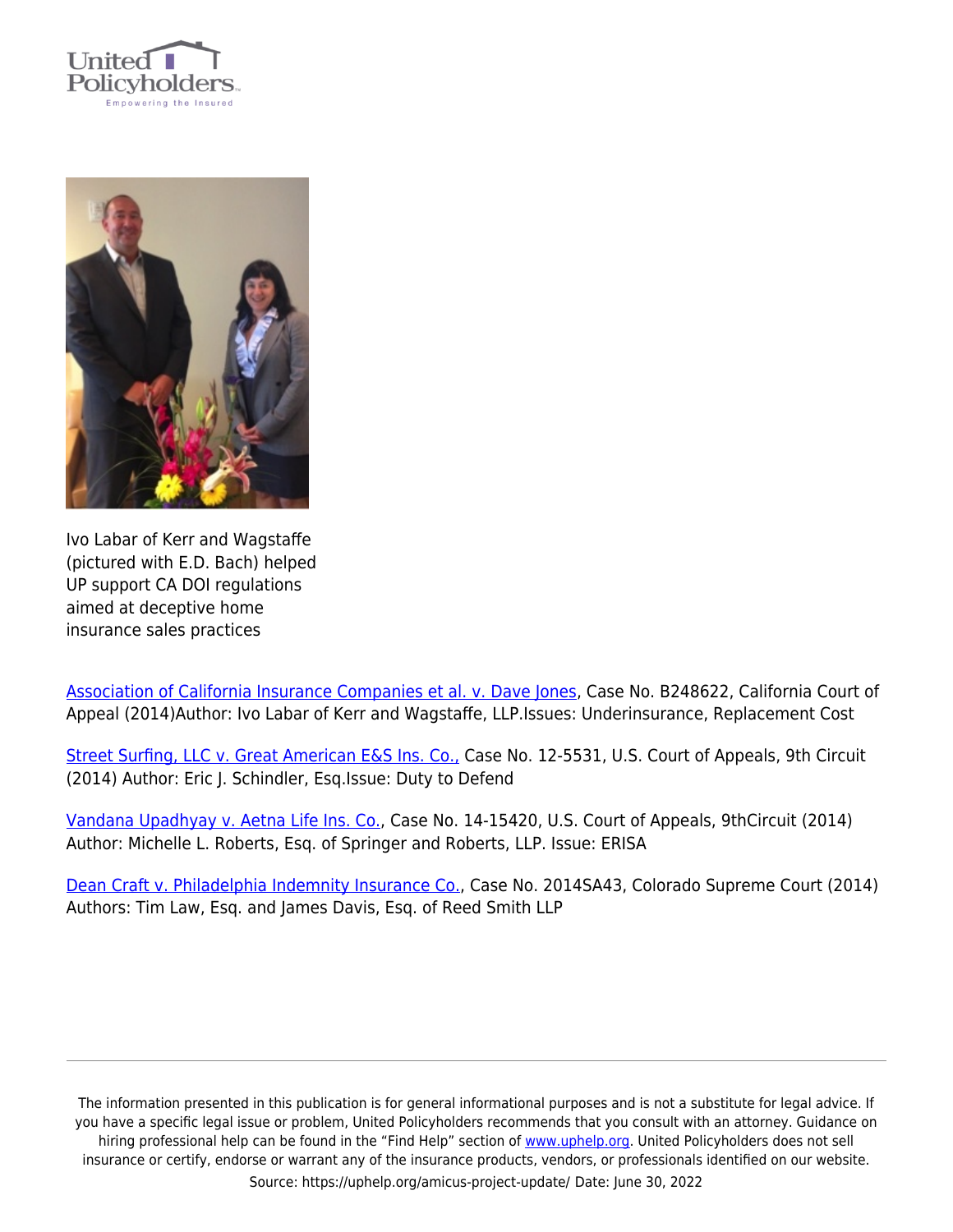

## Issue: Notice-Prejudice

[Recall Total Information Management Inc., et al. v. Federal Insurance Co.,](https://uphelp.org/amicus-briefs/recall-total-information-management-inc-et-al-v-federal-insurance-co/) Case No. S.C. 19291, Connecticut Supreme Court (2014) Authors: Heather Spaide, Esq., William Passanante, Esq., and Joshua Gold, Esq. of Anderson Kill P.C Issues: Advertising Injury, Data Breaches

[Lemy v. Direct General Finance Company,](https://uphelp.org/amicus-briefs/lemy-v-direct-general-finance-company/) Case No. 12-14794-FF, U.S. Court of Appeals, 11th Circuit (2014) Author: Ed Zebersky, Esq. of Zebersky/Payne Issue: Surplus Lines

Wellpoint Inc., Anthem Ins. Co. v. Nat. Union. Fire Ins. Co., Case No. 49A05-1202-PL-92. Indiana Supreme Court (2014) Author: Ronald G. McClean, Esq. Issues: Errors and Omissions; Scope of Agreements



Elliott Schulder, Suzan Charlton, Ann Engh, and Catherine Curlet of Covington and Burling helped UP make a strong case that Maryland courts should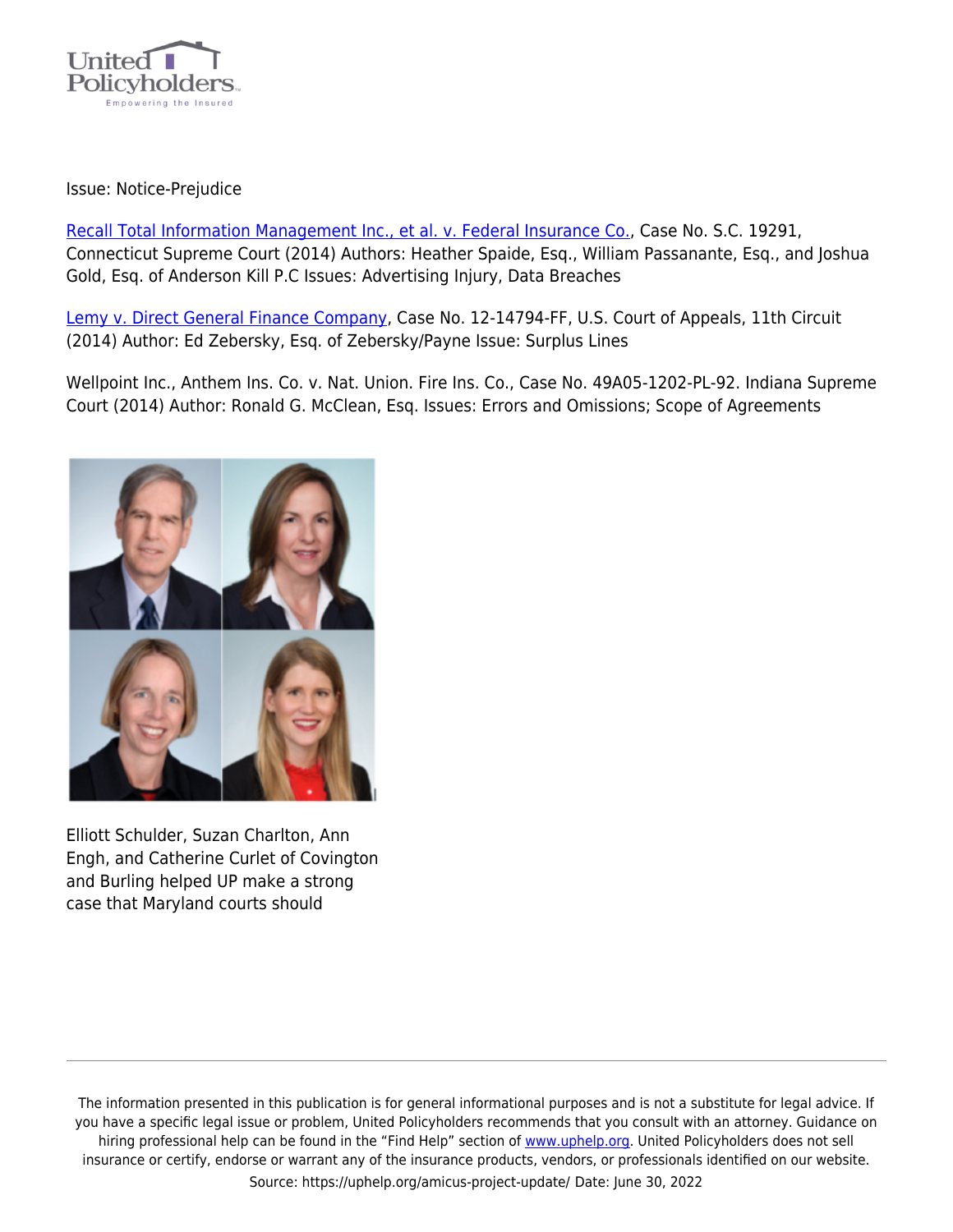

construe policy language in favor of the policyholder.

Thomson, Inc. et al. v. XL Ins., Inc. et al., Case No. 49A05-1109-PL-470, Indiana Supreme Court (2014) Authors: Kevin M. Toner, Esq., Jon Laramore, Esq. of Faegre Baker Daniels, LLP, Philip Levitz, Esq. of Covington and Burling Issues: Allocation and Contribution

[Peoples Insurance Counsel Division of the Maryland Attorney General's Office v. State Farm Mut. Ins. Co.](https://uphelp.org/amicus-briefs/peoples-insurance-counsel-division-v-state-farm/), Case No. 21, Maryland Court of Appeals (2014) Authors: Elliott Schulder, Esq., Suzan F. Charlton, Esq., Ann P. Engh, Esq., and Catherine H. Curlet, Esq. of Covington and Burling, LLP Issue: Contract Interpretation

[Auto Flat Car Crushers, Inc. v. Hanover Ins. Co.,](https://uphelp.org/amicus-briefs/auto-flat-car-crushers-inc-v-hanover-ins-co/) Case No. 11477, Massachusetts Supreme Court (2014) Author: Jonathan M. Feigenbaum, Esq. Issue: Duty to Defend

Estate of Rochow v. Life Insurance Co. of North America, Case No. 12-2074, U.S. Court of Appeals for 6th Circuit (2014) Authors: Mark DeBofsky, Esq. and Martina Sherman, Esq. of DeBofsky and Associates, P.C. Issues: ERISA, Bad Faith, Disgorgement of Profits

[Cedar Bluff Townhome Condominium Assn. v. American Family Mut. Ins. Co.](https://uphelp.org/amicus-briefs/cedar-bluff-townhome-condominium-assn-v-american-family-mut-ins-co/), Case No. A13-0124, Minnesota Supreme Court (2014) Author: Chris Yetka, Esq. of Barnes and Thornburg, LLP. Issue: Replacement Cost Value, Like, Kind, and Quality Matching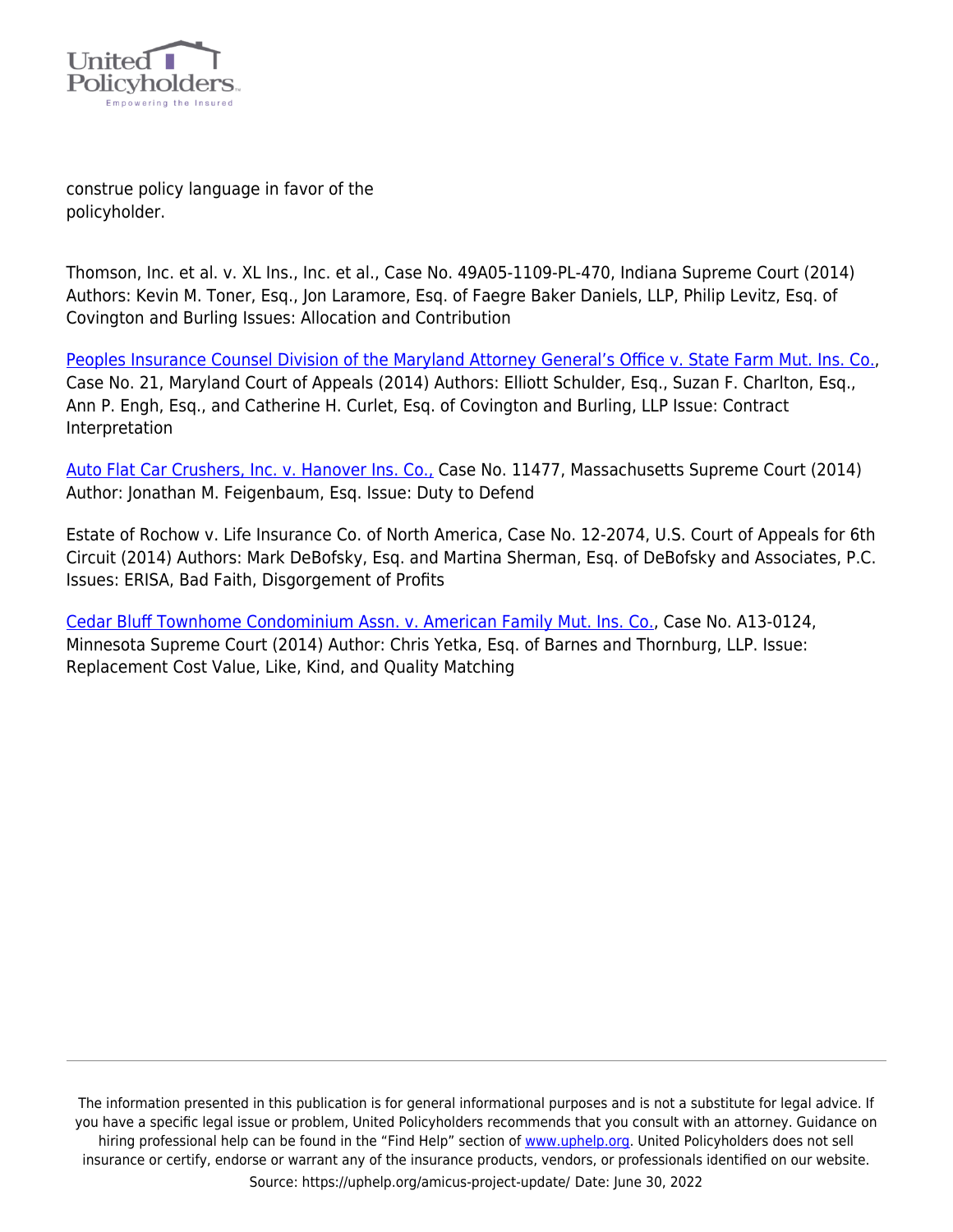



ERISA experts Michelle Roberts and Brian Kim help UP stay current and engaged in disability issues.

**Liberty Mutual Ins. Co. v. Ash Grove Cement Co.,** Case No. 13-35900; 13-35905; 14-35298, U.S. Court of Appeals for the 9th Circuit (Oregon – 2014) Authors: David F. Klein, Barry S. Levin, and Jimmy S. McBirney of Orrick, Herrington, and Sutcliffe Issues: Environmental Liabilities (CERCLA), Duty to Defend, 104(e)/PRP Letters as a "Suit"

[Russell v. Catholic Healthcare, UNUM, et al.](https://uphelp.org/amicus-briefs/russell-v-catholic-healthcare-unum-et-al/),Case No. 13-4084, U.S. Court of Appeals, 6thCircuit (2014) Author: Michelle L. Roberts, Esq. of Springer and Roberts, LLP Issue: ERISA

[The Babcock and Wilcox Company et al. v. American Nuclear Insurers et al.,](https://uphelp.org/amicus-briefs/the-babcock-and-wilcox-company-et-al-v-american-nuclear-insurers-et-al/) Case No. 2 WAP 2014, Pennsylvania Supreme Court Authors:John Ellison, Esq., Jay Levin, Esq., James Martin, Esq., and Traci Rea, Esq. of Reed Smith LLP Issues: Reasonable Settlement, Reservation of Rights